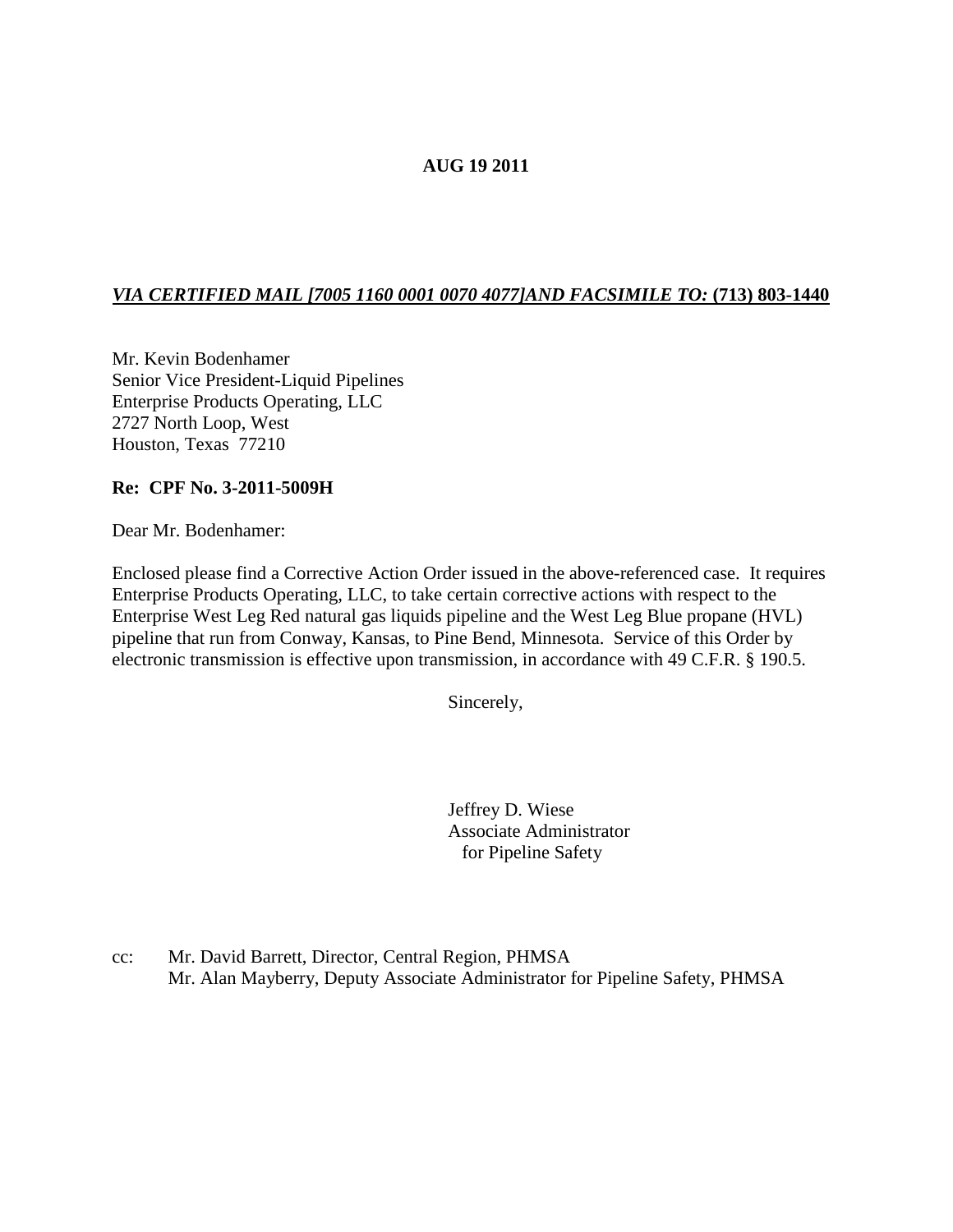### **U.S. DEPARTMENT OF TRANSPORTATION PIPELINE AND HAZARDOUS MATERIALS SAFETY ADMINISTRATION OFFICE OF PIPELINE SAFETY WASHINGTON, DC 20590**

**)**

**)**

**)**

**In the Matter of ) Enterprise Products Operating, LLC, ) CPF No. 3-2011-5009H Respondent. )** \_\_\_\_\_\_\_\_\_\_\_\_\_\_\_\_\_\_\_\_\_\_\_\_\_\_\_\_\_\_\_\_\_\_\_\_**)**

**\_\_\_\_\_\_\_\_\_\_\_\_\_\_\_\_\_\_\_\_\_\_\_\_\_\_\_\_\_\_\_\_\_\_\_**

### **CORRECTIVE ACTION ORDER**

### **Background and Purpose**

This Corrective Action Order is being issued, under authority of 49 U.S.C. § 60112, to require Enterprise Products Operating, LLC (Enterprise or Respondent), to take the necessary corrective action to protect the public, property, and the environment from potential hazards associated with a failure involving Respondent's 8-inch natural gas liquids pipeline designated as West Leg Red Line, which runs from Conway, Kansas to Pine Bend, Minnesota.

On August 13, 2011, a failure occurred on Enterprise's West Leg Red Line hazardous liquid pipeline that crosses underneath the Missouri River approximately eight miles west of Onawa, Iowa ("Failure"). The incident was reported to the National Response Center on August 13 at 04:23 a.m. CDT. The suspected failure location is inaccessible due to flooding. The cause of the Failure has not yet been determined. Pursuant to 49 U.S.C. § 60117, the Pipeline and Hazardous Materials Safety Administration (PHMSA), Office of Pipeline Safety (OPS), initiated an investigation of the incident. The preliminary findings of the ongoing investigation are as follows.

### **Preliminary Findings**

- The West Leg Red Line is an 8-inch diameter pipeline, approximately 536 miles in length, that transports natural gas liquids from Conway, Kansas, to Pine Bend, Minnesota (Red Line). The West Leg Blue Line is an 8-inch diameter pipeline, approximately 471 miles in length, that transports propane (HVL) from Conway, Kansas, to Mankato, Minnesota (Blue Line) within the same right-of-way as the Red Line.
- At approximately 1:57 a.m. CDT, on August 13, 2011, a release occurred on the Red Line. Although no released product has been detected, Respondent reported 3,351 barrels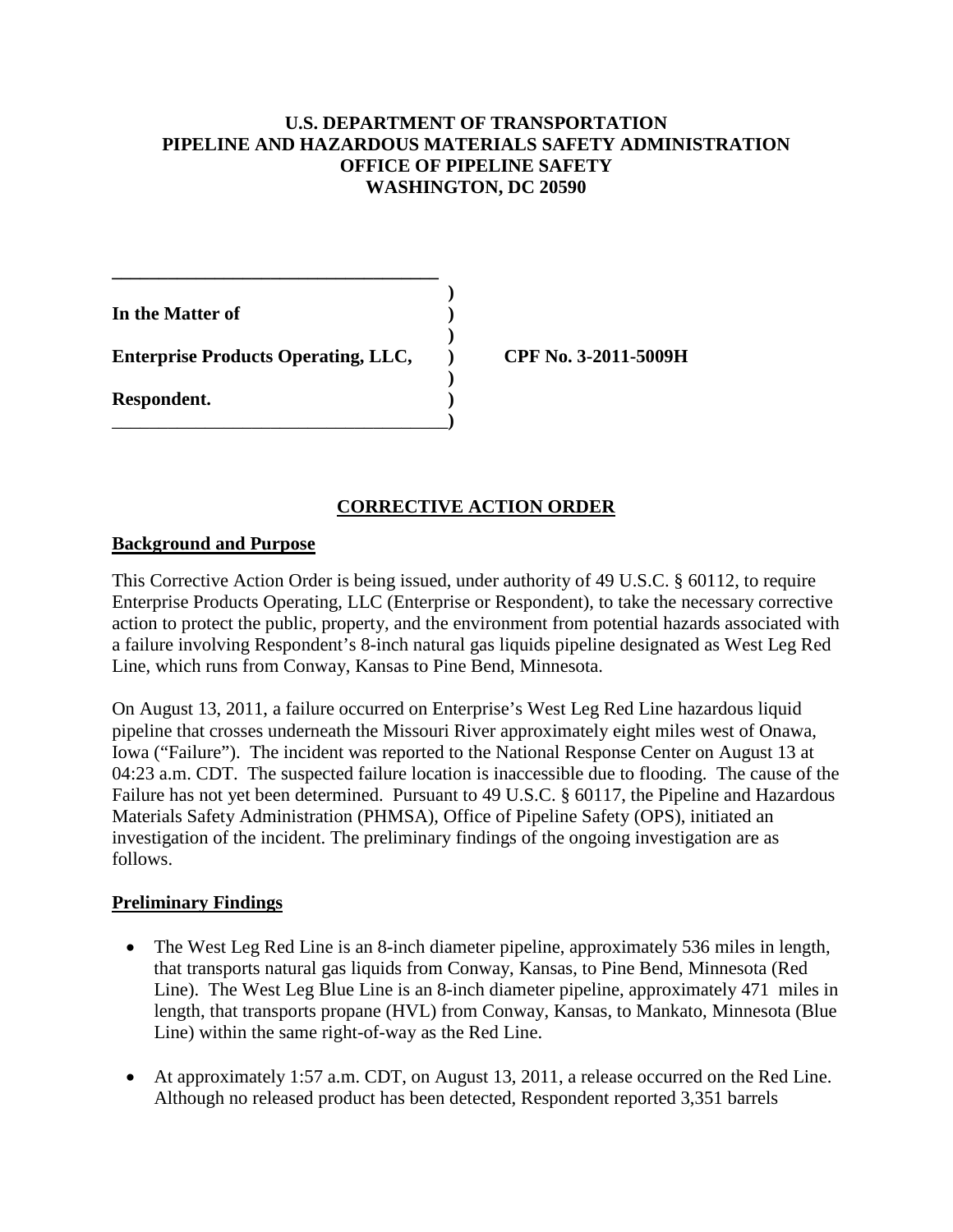released, based on the volume of product between block valves initially closed at Mile Post (MP) 269 and MP 280 (Whiting Station). The failure occurred near MP 271 approximately eight miles west of Onawa, Iowa, in Monona County.

- The Red and Blue Lines cross the Missouri River between Burt County, Nebraska (MP) 269), and Monona County, Iowa (MP 271).
- At approximately 1:57a.m. CDT on August 13, 2011, discharge pressure at Enterprise's Whiting Pump Station (downstream of failure site) began to drop. The pump unit gas turbine dropped out at 2:09 a.m. on Under Speed Shutdown. A low suction pressure shutdown alarm occurred at 2:14 a.m. Enterprise's control center staff noted the sudden drop in pressure on the Red Line.
- In response to the Failure, Enterprise's operations control center (OCC) shut down the Red Line at 2:19 a.m. by remotely closing a block valve located at MP 269 west of the Missouri River Channel. Another remotely operated block valve located at MP 271, east of the Missouri River Channel, was inoperable. Electrical service to this block valve was cut off in June 2011 due to high water. As a result, the OCC closed the remotely operated valve at Whiting Station (MP 280) at 2:29 a.m.
- The Failure was reported to the National Response Center at 4:23 a.m. CDT on August 13, 2011 (NRC Report No. 985803). Enterprise updated the initial report to the National Response Center at 8:14 a.m. CDT (Report No. 985813) and 10:09 a.m. CDT (NRC Report No. 985822), on August 13, 2011.
- No fires, injuries, or evacuations were reported as a result of the Failure. The toll bridge across the Missouri River had been closed previously due to flooding.
- The cause of the Failure is unknown and the investigation is ongoing. Due to flooding conditions on the Missouri River, visual observation of the failure location is not possible at this time.
- A sonar survey of the flooded river performed after the Failure indicated washout areas that have exposed both of the Affected Pipelines close to Highway 175 near Onawa, Iowa. Therefore, the Blue Line faces a heightened risk of suffering the same type of failure as the one already experienced on the Red Line.
- The Red and Blue Lines between Decatur, Nebraska (MP 269) and Onawa, Iowa (MP 271) (Affected Pipelines) remain shut down. The Affected Pipelines share a common right-ofway with an 8-inch ammonia pipeline operated by Magellan Pipeline Company (Green Line), which is also shut down.
- The Affected Pipelines impact one or more "High Consequence Areas," as defined under 49 C.F.R. 195.450, and the site of the Failure along the Missouri River is located adjacent to State Route 175 in Monona County, Iowa.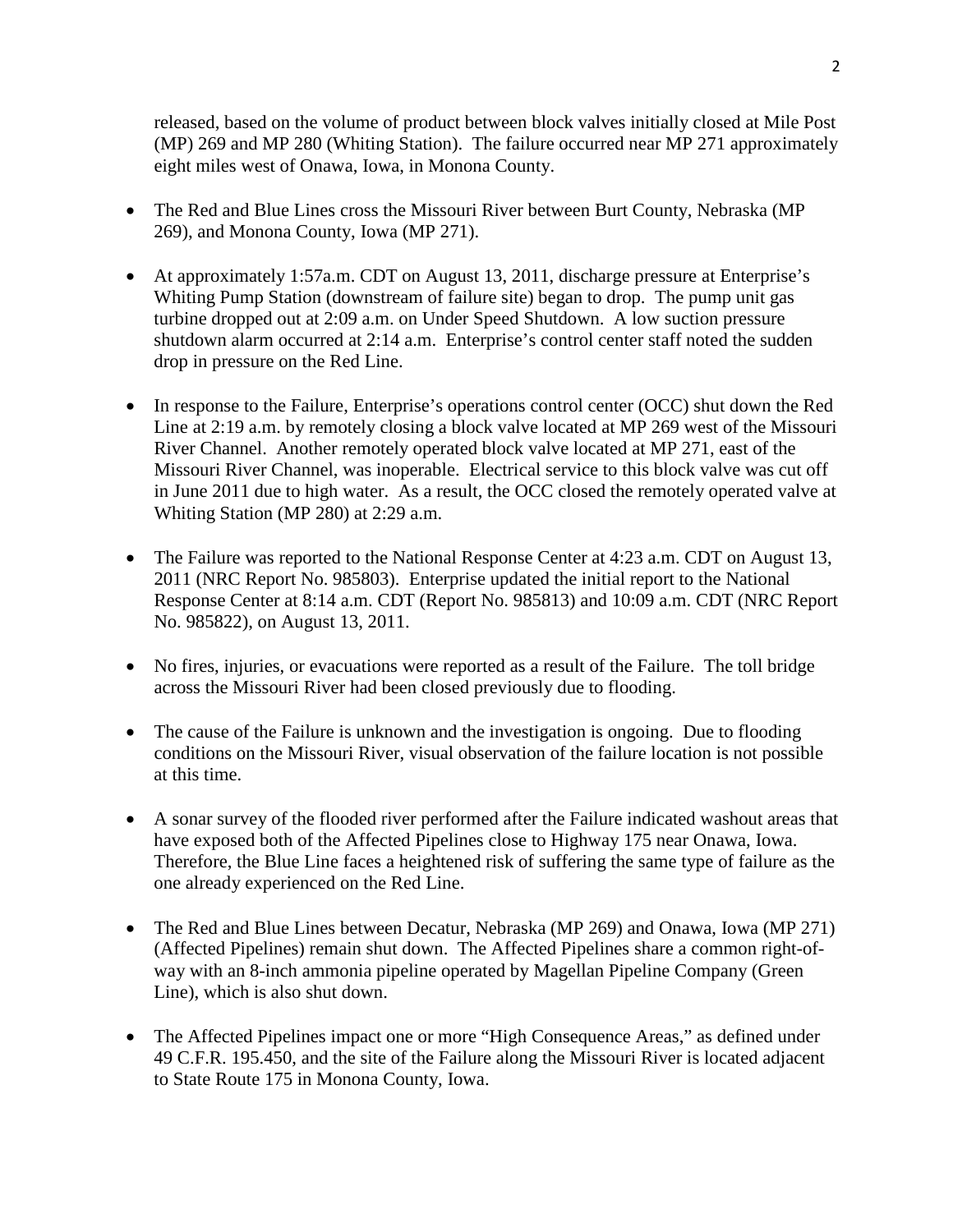- The Red Line pipe in the area of the Failure was replaced in 1993, in conjunction with a project to remove all three pipelines from the toll bridge. The replacement pipe consists of 8.625-inch diameter, 0.277-inch wall thickness, Grade X-42 line pipe manufactured by Lone Star Steel, and 8.625-inch diameter, 0.172-inch wall thickness, Grade X-60 line pipe manufactured by Ipsco Steel. The pipe is coated with Plastic Tape, and cathodic protection is provided by an impressed current cathodic protection system.
- At the time of the incident, the pressure of the Red Line pipeline was 748 psig at the Greenwood pump station discharge. The maximum operating pressure (MOP) in the area of the Failure is 1354 psig.
- Respondent most recently performed an in-line inspection of the Red Line in 2008, for deformation and metal loss anomalies. Initial information provided by Respondent indicates no reported metal loss anomalies that meet repair criteria. Respondent most recently performed an in-line inspection of the Blue Line in 2009 for deformation and metal loss anomalies.
- OPS issued Advisory Bulletin ADB-11-04 in the Federal Register on July 27, 2011, entitled "Potential for Damage to Pipeline Facilities Caused by Flooding," cautioning operators to take appropriate action to minimize the risk of damage to pipelines due to flooding. The Advisory was also posted on PHMSA's website: [http://phmsa.dot.gov/staticfiles/PHMSA/WebArticles/Pipeline%20topics/Advisory%20Bul](http://phmsa.dot.gov/staticfiles/PHMSA/WebArticles/Pipeline%20topics/Advisory%20Bulletins/Flooding%20Advisory.pdf) [letins/Flooding%20Advisory.pdf](http://phmsa.dot.gov/staticfiles/PHMSA/WebArticles/Pipeline%20topics/Advisory%20Bulletins/Flooding%20Advisory.pdf)

### **Determination of Necessity for Corrective Action Order and Right to Hearing**

Section 60112 of Title 49, United States Code, provides for the issuance of a Corrective Action Order after reasonable notice and the opportunity for a hearing, and may require various corrective actions to be taken, including suspended or restricted use of a pipeline facility, physical inspection, testing, repair, replacement, or other action as appropriate. The basis for making the determination that a pipeline facility is hazardous, requiring corrective action, is set forth both in the above-referenced statute and 49 C.F.R. §190.233, a copy of which is enclosed.

Section 60112, and the regulations promulgated thereunder, provide for the issuance of a Corrective Action Order without prior notice and an opportunity for a hearing upon a finding that failure to issue the order expeditiously will result in likely serious harm to life, property or the environment. In such cases, an opportunity for a hearing will be provided as soon as practicable after the issuance of the order.

After evaluating the foregoing preliminary findings of fact, I find that the continued operation of the Affected Pipelines without corrective measures would be hazardous to life, property and the environment. Additionally, after considering the age of the pipe, the unknown circumstances surrounding the Failure, the proximity of the pipeline to populated areas, public roadways, navigable waterways, and High Consequence Areas, the hazardous nature of the product being transported, the pressure required for transporting the material, the uncertainties as to the cause of the failure, and the ongoing investigation to determine the cause of the Failure, I find that a failure to issue this order expeditiously to require immediate corrective action would result in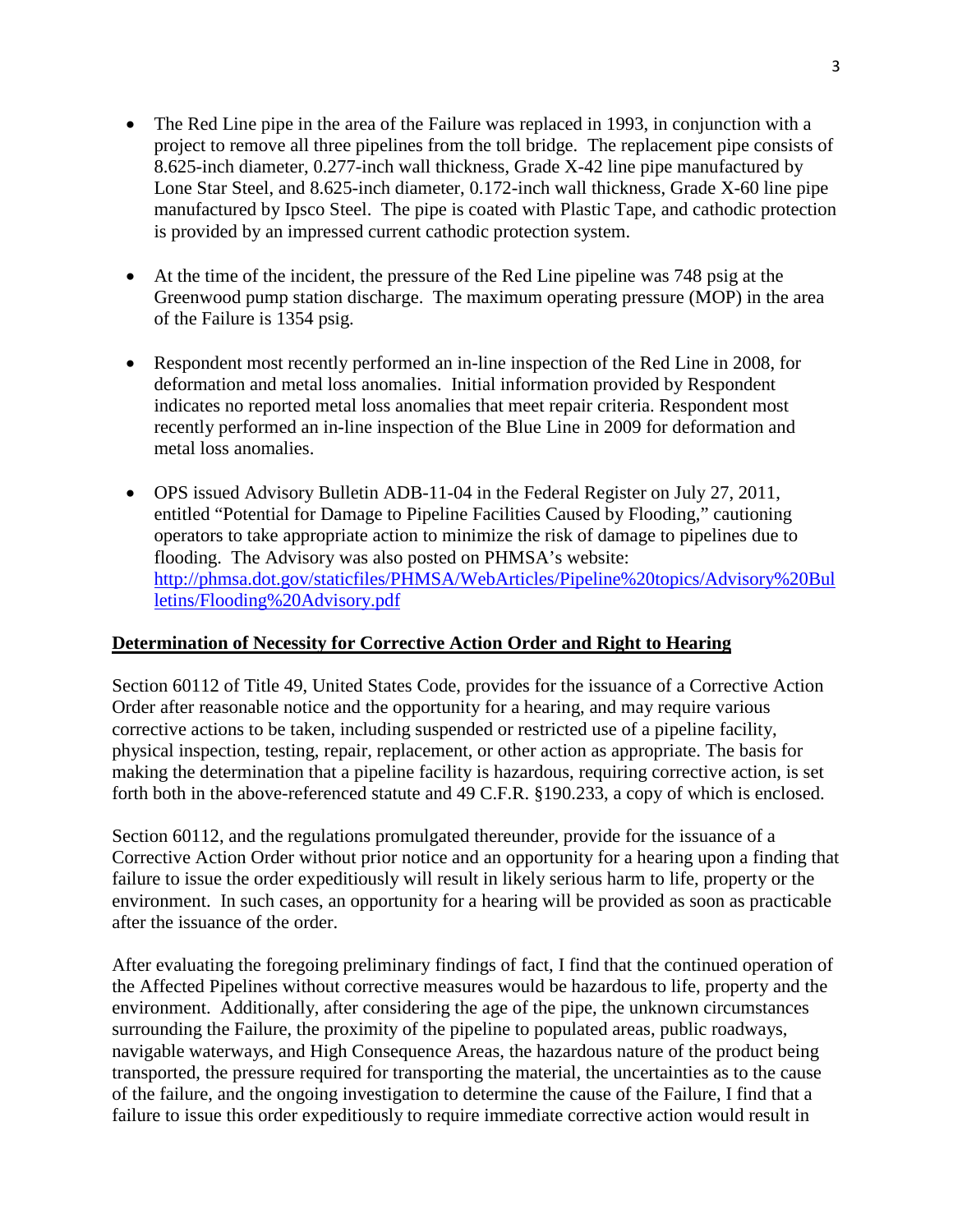likely serious harm to life, property, and the environment. Accordingly, this Corrective Action Order mandating immediate corrective action is issued without prior notice and opportunity for a hearing. The terms and conditions of this order are effective upon receipt.

Within 10 days of service of this order, Respondent may request a hearing, to be held as soon as practicable, by notifying the Associate Administrator for Pipeline Safety in writing, delivered personally, by mail or by telecopy at (202) 366-4566. The hearing will be held in Kansas City, Missouri, or Washington, D.C., on a date that is mutually convenient to PHMSA and Respondent.

After receiving and analyzing additional data in the course of this investigation, PHMSA may identify other corrective measures that need to be taken. Respondent will be notified of any additional measures required and amendment of this order will be considered. To the extent consistent with safety, Respondent will be afforded notice and an opportunity for a hearing prior to the imposition of any additional corrective measures.

## **Required Corrective Action**

Pursuant to 49 U.S.C. § 60112, I hereby order Enterprise to immediately take the following corrective actions with respect to the Affected Pipelines:

- 1. Enterprise's Red Line and Blue Line crossing the Missouri River between Decatur, Nebraska, and Onawa, Iowa, are to remain shut down.
- 2. Within 30 days following service of this Order and prior to restart of the Affected Pipelines, Enterprise must develop and submit a written repair plan (Repair Plan) for approval to the Director, Central Region, OPS (Director), Pipeline and Hazardous Materials Safety Administration, 901 Locust Street, Suite 462, Kansas City, MO 64106- 2641. The terms of that Repair Plan, at a minimum, must include the following provisions:
	- a. Any testing, assessments, or evaluations necessary to understand the condition of the Affected Pipelines in the area of the pipeline crossings of the Missouri River between Decatur, Nebraska, and Onawa, Iowa, affected by flooding, including a written report of findings;
	- b. Replacement of the Red and Blue Lines crossing the Missouri River between Decatur, Nebraska, and Onawa, Iowa, to fully remediate any risks identified by evaluations required by Item 2(A);
	- c. The design basis for the replacement of the Red and Blue Lines crossings the Missouri River, including, but not limited to, anticipated internal and external loads, pipeline operating conditions, and anticipated Missouri River flooding conditions impacting the replaced crossing; and
	- d. Relocation of block valve sites and/or other protective measures for existing block valve sites as needed to maintain continuous remote control operation of the valves in the event of flooding.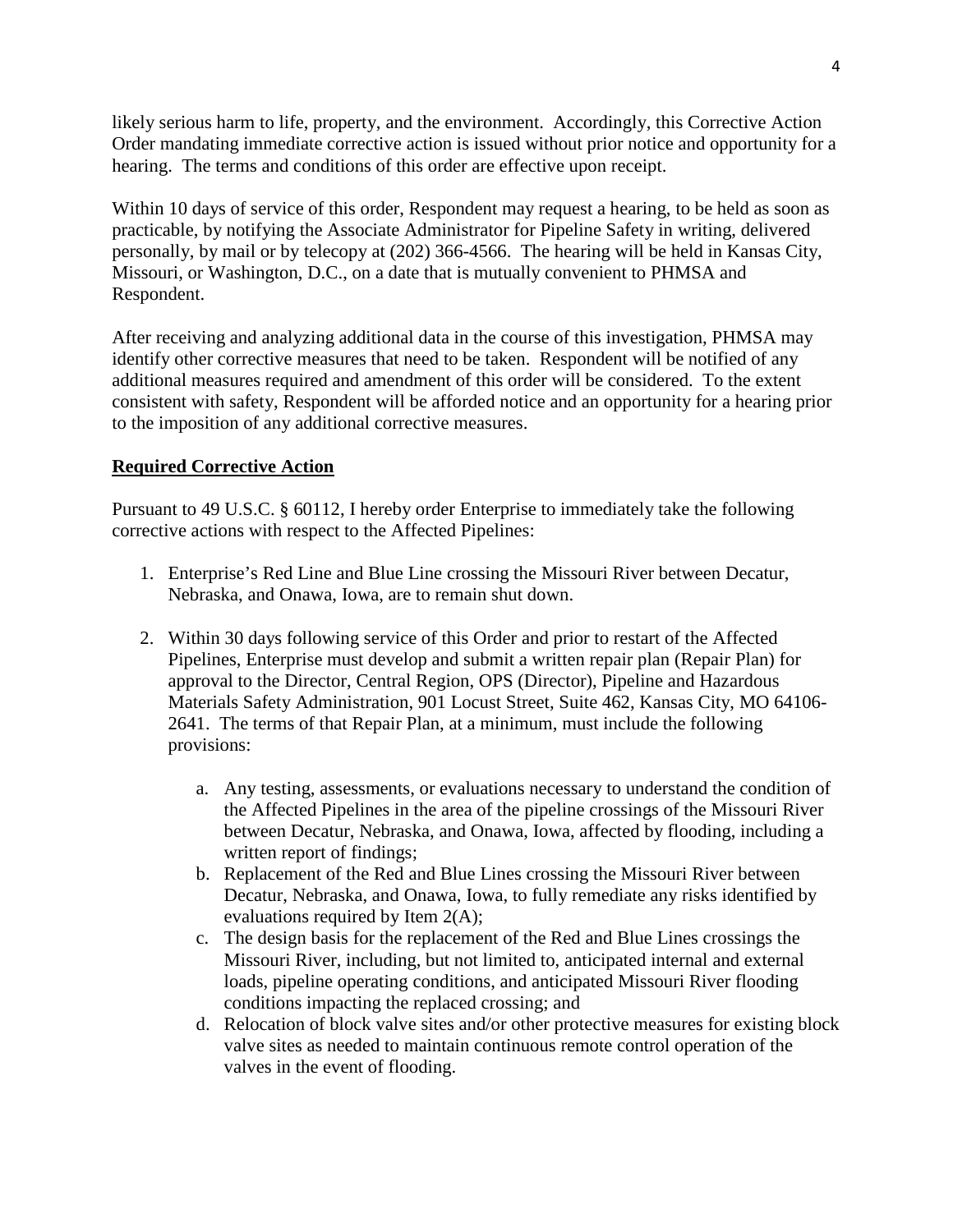- 3. Within 30 days following service of this Order, develop and submit to the Director for prior approval a written "Restart Plan" for the Affected Pipelines. The terms of the Restart Plan must, at a minimum, include the following provisions:
	- a. A specified daylight restart date;
	- b. Aerial patrolling of the Red and Blue Line 8-inch loop lines during the restart process;
	- c. Advance communications with local emergency response officials; and
	- d. A contingency plan to operate and monitor the Affected Pipelines during flooding conditions, including enhanced patrolling and remote monitoring.
- 4. Within 60 days of obtaining access to the failure site and retrieval of the failed pipe, complete mechanical and metallurgical testing and failure analysis of the failed pipe, including analysis of soil samples and any foreign materials, as may be applicable. The testing and analysis must be completed as follows:
	- a. Document the chain-of-custody when handling and transporting the failed pipe section and other evidence from the failure site;
	- b. Utilize the mechanical and metallurgical testing protocols, including the testing laboratory, approved by the Director;
	- c. Prior to commencing the mechanical and metallurgical testing, provide the Director with the scheduled date, time, and location of the testing, to allow a PHMSA representative to witness the testing; and
	- d. Ensure that the testing laboratory distributes all resulting reports in their entirety (including all media), whether draft or final, to the Director at the same time they are made available to Respondent.
- 5. Within 90 days following service of this Order, submit to the Director a Root Cause Failure Analysis (RCFA) for the August 13, 2011 accident on the Affected Pipelines. Enterprise must take the following actions:
	- a. Submit a proposal, for the Director's prior approval, to utilize a third party to perform and/or facilitate the RCFA;
	- b. The RCFA must evaluate the 1993 crossing design and any assumptions utilized in developing the design, and the actions taken by Enterprise since the advent of the 2011 flooding to prevent failure;
	- c. Elements of the RCFA must include, but not limited to: a scoping document for the RCFA; procedures associated with the RCFA; multiple methods used for the RCFA analysis and updates on each method as it progresses; documentation of the decision-making process; and a final report of the RCFA results, including any lessons learned and whether the findings are applicable to other segments, processes, or programs across Respondent's pipeline system; and
	- d. Develop and submit a plan with identified timelines to apply the lessons learned to other segments, processes or programs across the Respondent's pipeline system.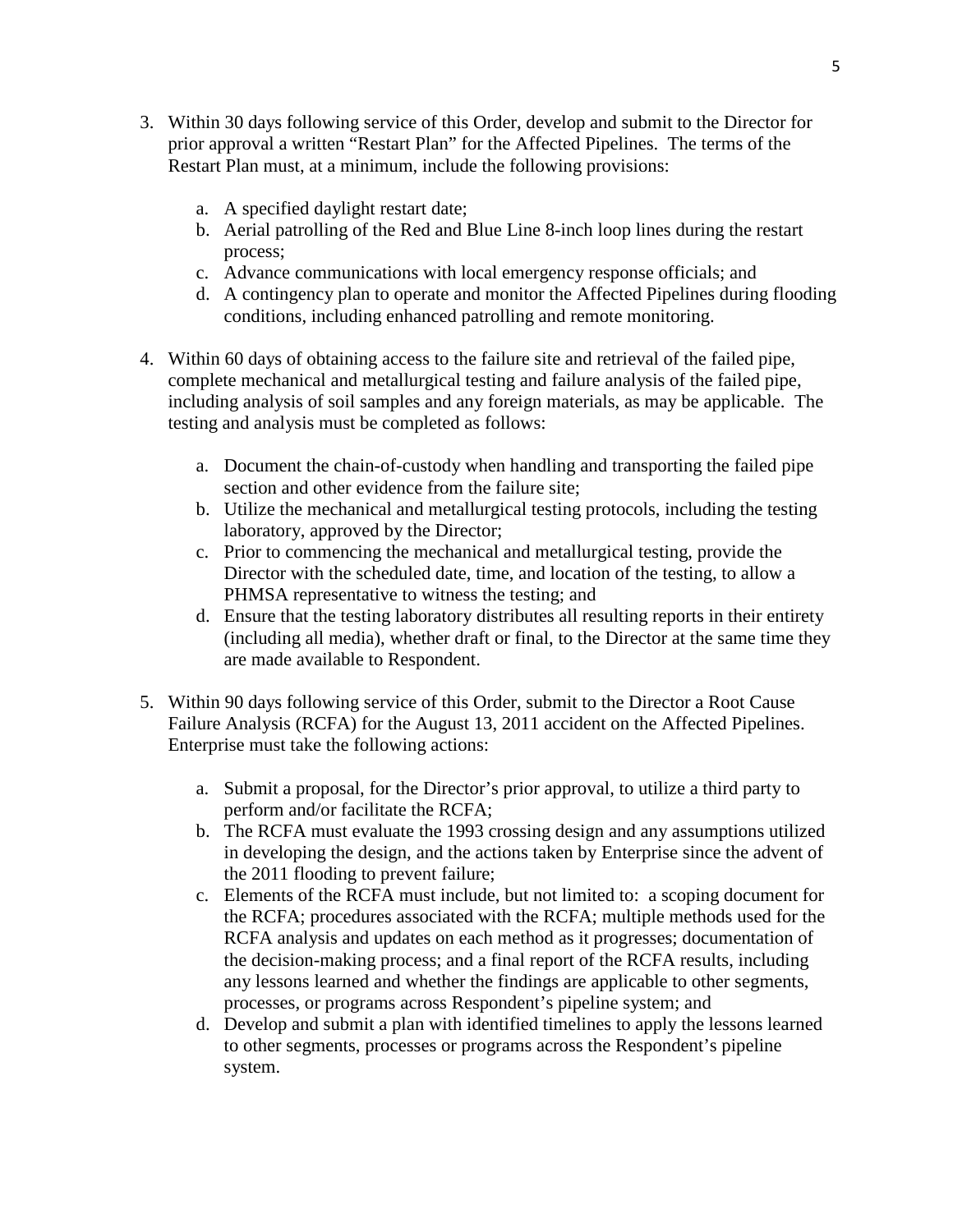- 6. The Repair Plan shall be incorporated into this Order and revised as necessary to incorporate the results of actions undertaken pursuant to this Order and to incorporate new information obtained during the failure investigation and remedial activities. Submit any such plan revisions to the Director for prior approval. The Director may approve plan elements incrementally.
- 7. Implement the Repair Plan as approved by the Director, including any revisions. Any actions taken by Enterprise to meet the requirements of the Repair Plan must be in accordance with the terms of such plan, as approved by the Director, unless the actions have prior written approval from the Director before they are initiated. Make the results of all actions taken in accordance with the approved plan available to PHMSA or its representative.
- 8. Submit monthly reports to the Director that: (1) include available data and results of the testing and evaluations required by this Order; and (2) describe the progress of the repairs and other remedial actions being undertaken. The first monthly report shall be due September 30, 2011.
- 9. It is requested that Enterprise maintain documentation of the costs associated with implementation of this Corrective Action Order. It is requested that Enterprise include in each monthly report submitted pursuant to Item 8 the to-date total costs associated with: (1) preparation and revision of procedures, studies and analyses; (2) physical changes to pipeline infrastructure, including repairs, replacements and other modifications; and (3) environmental remediation.

The Director may grant an extension of time for compliance with any of the terms of this Order upon a written request timely submitted demonstrating good cause for an extension.

With respect to each submission under this Order that requires the approval of the Director, the Director may: (a) approve, in whole or part, the submission; (b) approve the submission on specified conditions; (c) modify the submission to cure the deficiencies; (d) disapprove in whole or in part, the submission, directing that Respondent modify the submission, or (e) any combination of the above. In the event of approval, approval upon conditions, or modification by the Director, Respondent shall proceed to take all action required by the submission as approved or modified by the Director. In the event that the Director disapproves all or any portion of the submission, Respondent shall correct all deficiencies within the time specified by the Director, and resubmit it for approval. In the event that a resubmitted item is disapproved in whole or in part, the Director may again require Respondent to correct the deficiencies in accordance with the foregoing procedure, and/or the Director may otherwise proceed to enforce the terms of this Order.

Respondent may appeal any decision of the Director to the Associate Administrator for Pipeline Safety. Decisions of the Associate Administrator shall be final.

Be advised that all material you submit in response to this enforcement action is subject to being made publicly available. If you believe that any portion of your responsive material qualifies for confidential treatment under 5 U.S.C. 552(b), along with the complete original document you